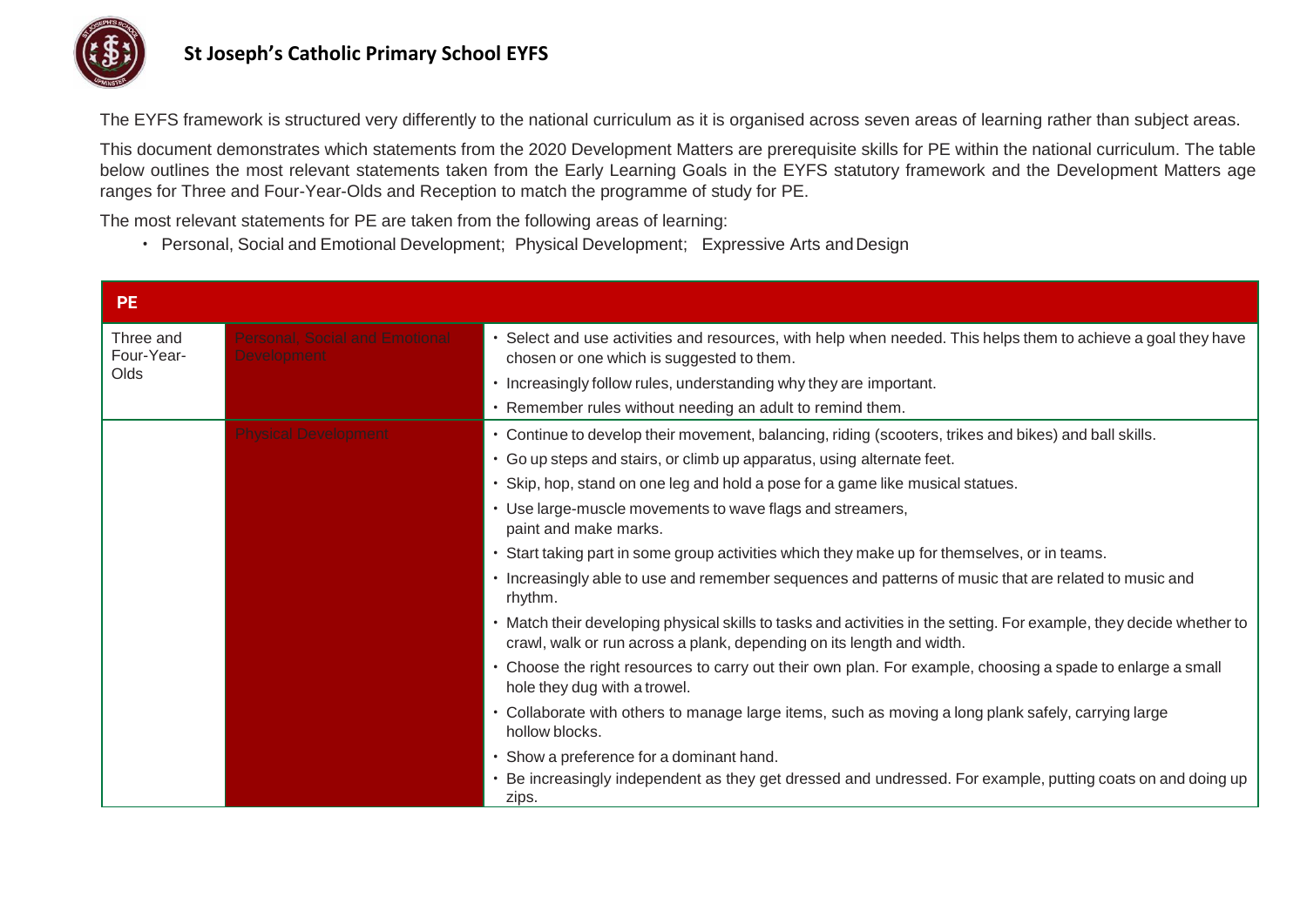

| Three and<br>Four-Year-<br>Olds<br>continued. | <b>Expressive Arts and Design</b>                           | • Respond to what they have heard, expressing their thoughts and feelings.                                                                                                                                                                                                                                                                                                                                                                                                                                                  |
|-----------------------------------------------|-------------------------------------------------------------|-----------------------------------------------------------------------------------------------------------------------------------------------------------------------------------------------------------------------------------------------------------------------------------------------------------------------------------------------------------------------------------------------------------------------------------------------------------------------------------------------------------------------------|
| Reception                                     | <b>Personal, Social and Emotional</b><br><b>Development</b> | · Manage their own needs.<br>-personal hygiene                                                                                                                                                                                                                                                                                                                                                                                                                                                                              |
|                                               |                                                             | • Know and talk about the different factors that support overall health and wellbeing:                                                                                                                                                                                                                                                                                                                                                                                                                                      |
|                                               |                                                             | • - regular physical activity                                                                                                                                                                                                                                                                                                                                                                                                                                                                                               |
| Reception                                     | <b>Physical Development</b>                                 | • Revise and refine the fundamental movement skills they have<br>already acquired:<br>- rolling<br>- running<br>- crawling<br>- hopping<br>- walking<br>- skipping<br>- climbing<br>- jumping<br>• Progress towards a more fluent style of moving, with<br>developing control and grace.<br>• Develop overall body-strength, balance, coordination and agility needed to engage successfully with<br>future physical education sessions and other physical disciplines, including dance, gymnastics, sport and<br>swimming. |
|                                               |                                                             | • Use their core muscle strength to achieve a good posture<br>when sitting at a table or sitting on the floor.                                                                                                                                                                                                                                                                                                                                                                                                              |
|                                               |                                                             | • Combine different movements with ease and fluency.                                                                                                                                                                                                                                                                                                                                                                                                                                                                        |
|                                               |                                                             | • Confidently and safely use a range of large and small<br>apparatus indoors and outdoors, alone and in a group.                                                                                                                                                                                                                                                                                                                                                                                                            |
|                                               |                                                             | Develop overall body strength, balance, coordination and agility.                                                                                                                                                                                                                                                                                                                                                                                                                                                           |